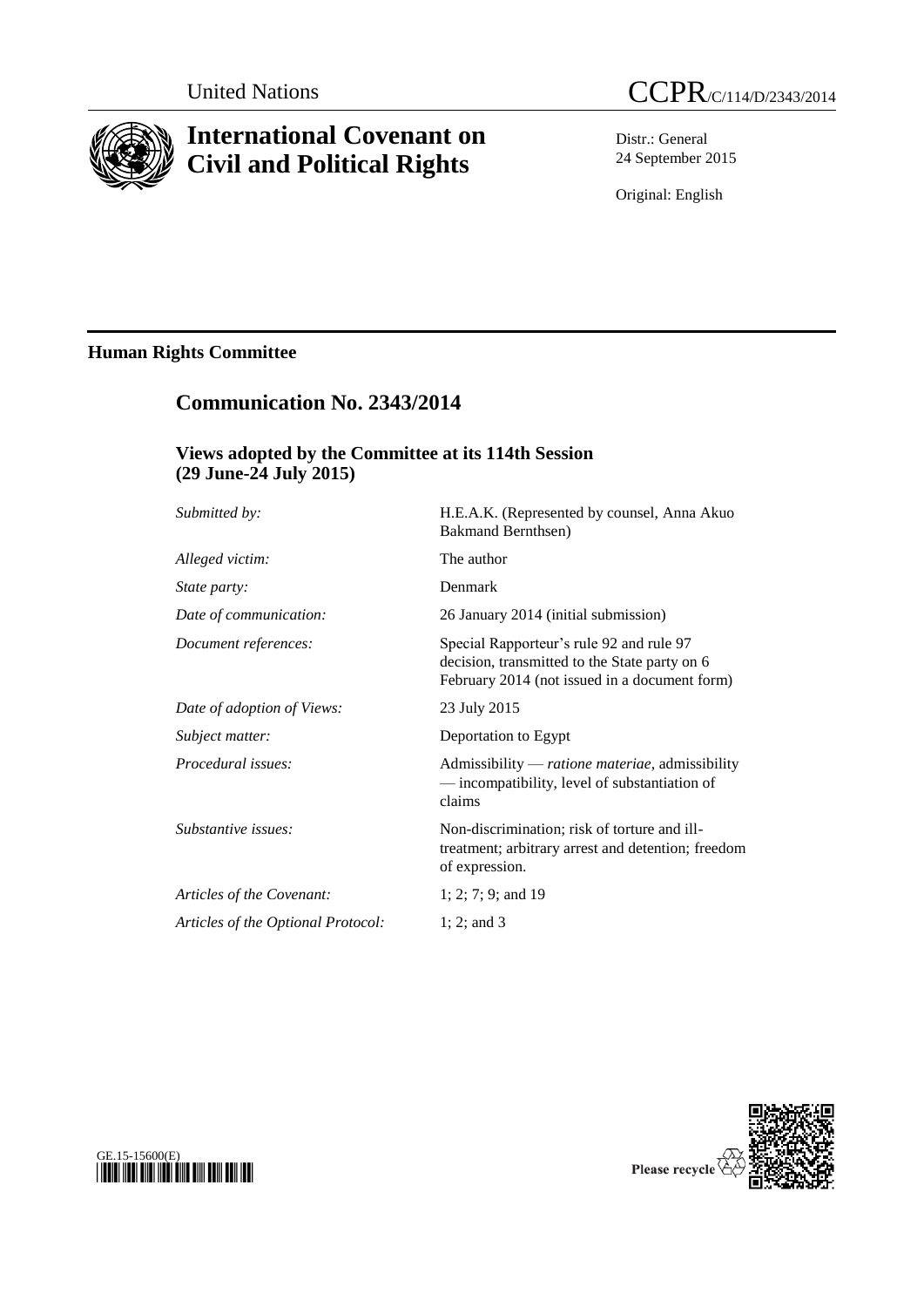### **Annex**

# **Views of the Human Rights Committee under article 5 (4) of the Optional Protocol to the International Covenant on Civil and Political Rights (114th session)**

concerning

### **Communication No. 2343/2014** \*

| Submitted by:          | H.E.A.K. (represented by counsel, Anna Akuo<br><b>Bakmand Bernthsen</b> ) |
|------------------------|---------------------------------------------------------------------------|
| Alleged victim:        | The author                                                                |
| <i>State party:</i>    | Denmark                                                                   |
| Date of communication: | 26 January 2014 (initial submission)                                      |

*The Human Rights Committee*, established under article 28 of the International Covenant on Civil and Political Rights,

*Meeting* on 23 July 2015,

*Having concluded* its consideration of communication No. 2343/2014, submitted to the Human Rights Committee under the Optional Protocol to the International Covenant on Civil and Political Rights,

*Having taken into account* all written information made available to it by the author of the communication and the State party,

*Adopts* the following:

### **Views under article 5 (4) of the Optional Protocol**

1.1 The author of the communication is H.E.A.K., an Egyptian national born in 1984. He unsuccessfully sought asylum in Denmark and, on 17 December 2013, was requested to leave the country within 15 days, as per the decision of the Danish Refugee Appeals Board. On 6 January 2014, the author requested that the Board reopen the asylum proceedings. On 10 February 2014, the Board refused to reopen the asylum proceedings and reaffirmed its decision of 17 December 2013. As the author had not complied with the order to leave the country, he was scheduled to be deported to Egypt on 12 February 2014. The author claims that, if Denmark proceeds with his deportation, this would amount to a violation of his rights under articles 1, 2, 7, 9 and 19 of the Covenant. The author is represented by counsel, Anna Akuo Bakmand Bernthsen. The Optional Protocol entered into force for Denmark on 23 March 1976.

The following members of the Committee participated in the examination of the present communication: Yadh Ben Achour, Lazhari Bouzid, Sarah Cleveland, Olivier de Frouville, Yuji Iwasawa, Ivana Jelić, Duncan Muhumuza Laki, Photini Pazartzis, Mauro Politi, Sir Nigel Rodley, Victor Manuel Rodríguez-Rescia, Fabián Omar Salvioli, Dheerujlall Seetulsingh, Yuval Shany, Konstantine Vardzelashvili and Margo Waterval.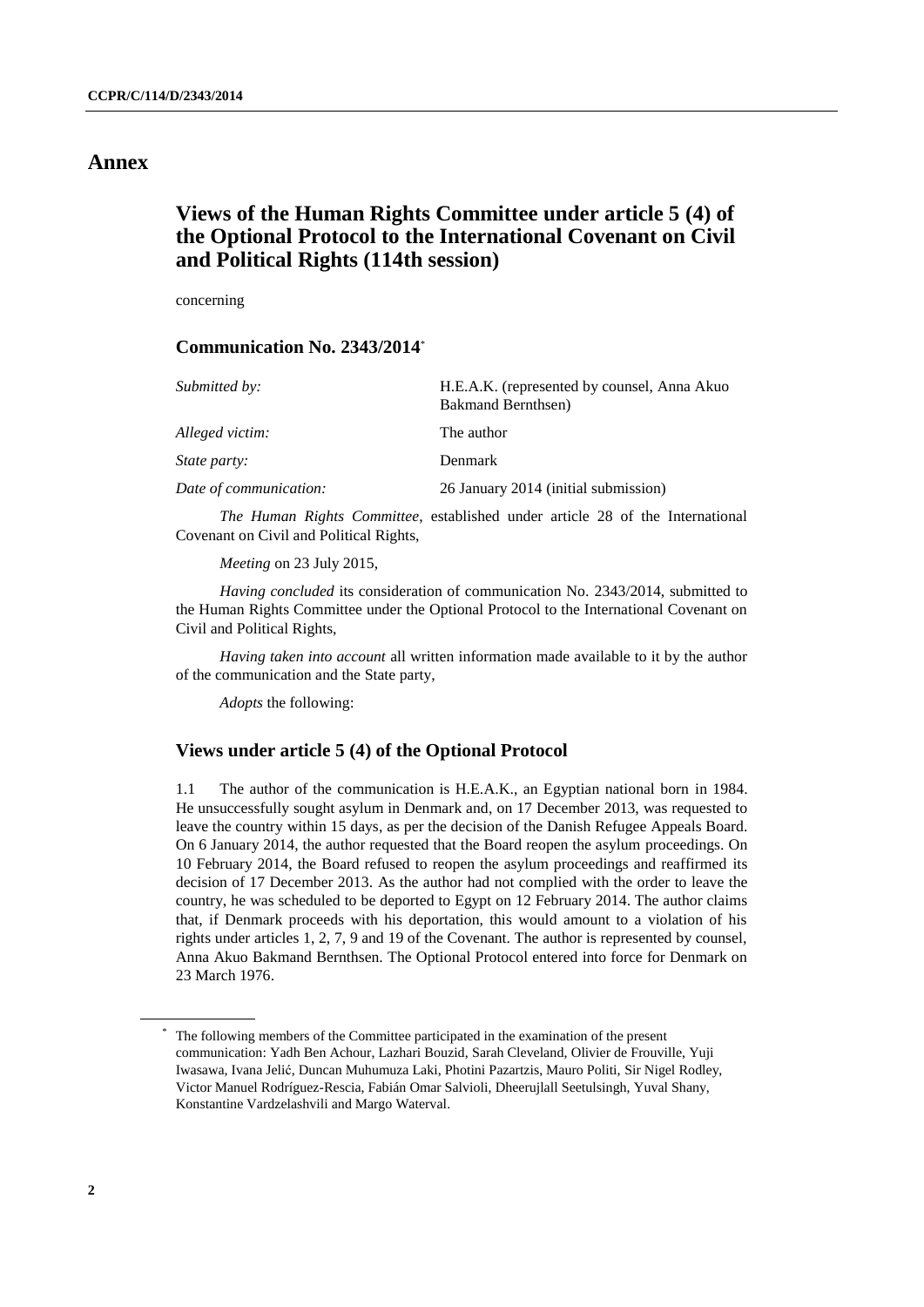1.2 On 6 February 2014, when registering the communication, and pursuant to rule 92 of its rules of procedure, the Committee, acting through its Special Rapporteur on new communications and interim measures, requested the State party to refrain from deporting the author while his case was under consideration by the Committee. By a note verbale dated 6 August 2014, the State party requested the Committee to review its request for interim measures and informed the Committee that, on 14 February 2014, the Board had suspended the time limit for the author's deportation until further notice. On 3 September 2014, counsel provided comments thereon. On 30 September 2014, the Committee denied the State party's request to lift its initial interim measures request. The author currently remains in Denmark.

#### **The facts as presented by the author**

2.1 The author was born and raised in Cairo by his mother. He worked in Cairo from 2007 to 2012 as an information technology manager and, in parallel, from 2010 to 2012, as an information technology customer support provider in a company based in London. From October 2012 until January 2014, he was unemployed and did volunteer work as social media officer and webmaster in Cairo and as social media officer for the magazine *newtimes.dk*, a project run by the Danish Red Cross.

2.2 On 15 October 2012, the author went to Denmark to visit his half-brother (the son of his father) on a valid tourist visa.<sup>1</sup> On 7 January 2013, in the light of the political turmoil in December 2012 in Egypt, and on the advice of his half-brother, he applied for asylum. On 24 and 25 January 2013, he submitted the necessary documentation and was interviewed by the police. On 22 April 2013, he was interviewed by the Danish Immigration Service, which rejected his asylum request on 2 May 2013. His appeal to the Danish Refugee Appeals Board was rejected on 17 December 2013, and a decision made by the Danish Immigration Service refusing his application for a residence permit was upheld. At the same time, he was ordered to leave the country within 15 days from the date of the decision.

2.3 The author states that, in 2007, together with two friends, he founded a soccer fan club called Ultras Ahlawy for peaceful soccer fans. It became one of the main sport fan clubs in the country, with almost one million of members and supporters. Although initially it was only a sport club, Ultras Ahlawy eventually took a political approach, having participated actively in all major occasions during the Egyptian revolution, and played an important role at the "Camel Battle Day", when 18 million people in Egypt demonstrated. The author was solely responsible for the information technology and communication of this club, including the administration of its Facebook page and Twitter account, owing to which his name was known by the authorities and by most political organizations in the country. Inspired by the revolution in Tunisia, he was reportedly one of the first to call through online media for a revolution in Egypt, as early as 25 January 2011. After the Government started to kill demonstrators in an attempt to stay in power, the author announced on the website of the club that the Ultras Ahlawy would take part in the revolution. Thus, the members of the club became significantly involved in the revolution, even if the club itself did not have a direct or official political agenda besides a general opposition to corruption in Egypt. The author explains that his involvement included the mobilization of hundreds of thousands of people through the Internet and the organization of large meetings and demonstrations. He himself directly participated in only a few nonviolent demonstrations.

<sup>&</sup>lt;sup>1</sup> His visa expired on 12 January 2013.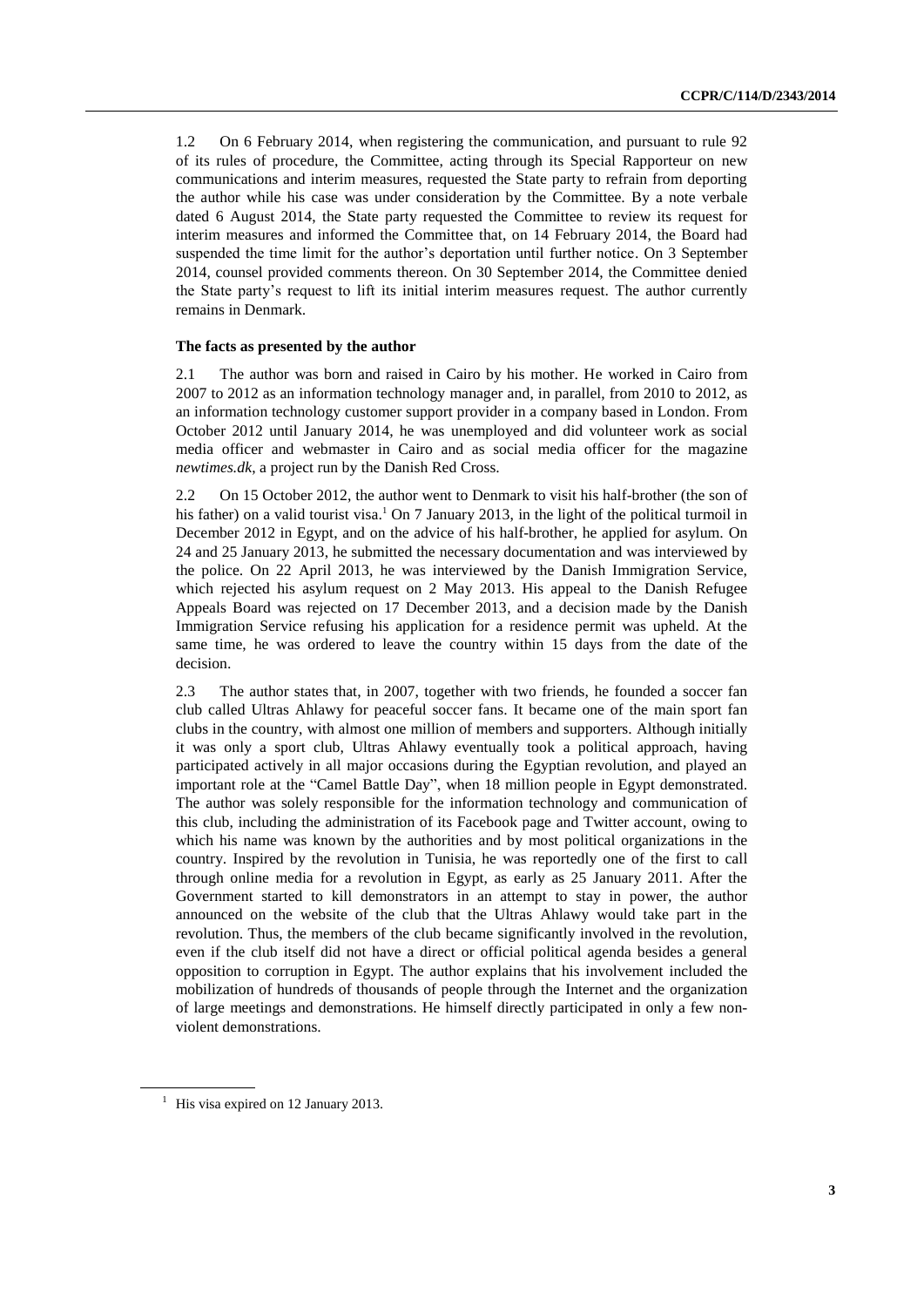2.4 The author adds that, together with the Ultras Ahlawy club, he helped to organize the electoral campaign of Hamdeen Sabahy from the Al-Karama opposition party during the presidential elections. However, he states that the club is neither directly against the current Government, even if it does not approve its authoritarian methods, nor in agreement with the agenda of the main opposition party, the Muslim Brotherhood. Nevertheless, the club has experienced several confrontations with the Egyptian authorities. The author also refers to the Port Said massacre of 1 February 2012, during which 70 Ultras Ahlawy members were killed by members of another fan club on the occasion of a football match.<sup>2</sup> The author claims that the police watched passively what was going on, demonstrating that this massacre had taken a political dimension. $3$ 

2.5 The author states that the Ultras Ahlawy members were a target of the Muslim Brotherhood regime, which kidnapped, tortured and killed some members in December 2012.<sup>4</sup> He also states that the members of the club are increasingly harassed and followed closely by the police of the current military regime; that one of the local club leaders was recently killed by the police;<sup>5</sup> and another local leader was arrested and accused of having participated in the Port Said massacre, but was released the following day. The author further states that all forms of communication of the club seem to have been monitored and/or interfered with, including the closing of the group's webpage and hacking of the administrator's password by the Egyptian authorities, who are well aware of the author's identity and role as the information technology and communication manager of the club. He maintains that the Government of Egypt considered all expressions of opposition and dissent as acts of terror, linking those to the activities of the Muslim Brotherhood.

2.6 The author explains that the Board wrongly concluded that he was only "at risk" if returned to Egypt but not at "high risk". In this regard, he explains that he applied for asylum when the Muslim Brotherhood began to kill and target journalists and Facebook account administrators who were against their regime, as well as supporters of Hamdeen Sabahy from the Al-Karama opposition party. He notes that, at that time, some administrators of fan club webpages with a far more limited audience than that of the author were killed. Thus, he was already at high risk when he applied for asylum. Since then, the new military regime has enacted new legislation granting the authorities full power and the ability to arrest anyone for any reason. Thus, the author is still at high risk because of his capacity to reach and mobilize a large number of people for political reasons against the authorities through the Internet, as demonstrated by his intense activity on political and social media during the revolution.

2.7 The author stresses that, following the Board's negative decision with regard to his asylum application, he published on 17 December 2013 on his Facebook page that he would return to Egypt shortly. Immediately afterwards, the police went to the house of the author's mother to look for him and returned five more times thereafter, despite the fact that the author had no previous police, judicial or other official records. During one of the visits, the author's mother was attacked and received a death threat from a police officer for taking

<sup>&</sup>lt;sup>2</sup> At that time, the transitional government established by the Army was in power (from February 2011 to June 2012).

<sup>&</sup>lt;sup>3</sup> The author states that some officers took part in the massacre. On 26 January 2013, 21 persons were sentenced to death in connection with this event.

<sup>4</sup> Mohamed Morsi from the Muslim Brotherhood was President of Egypt from June 2012 to July 2013.

<sup>&</sup>lt;sup>5</sup> The author does not specify the circumstances.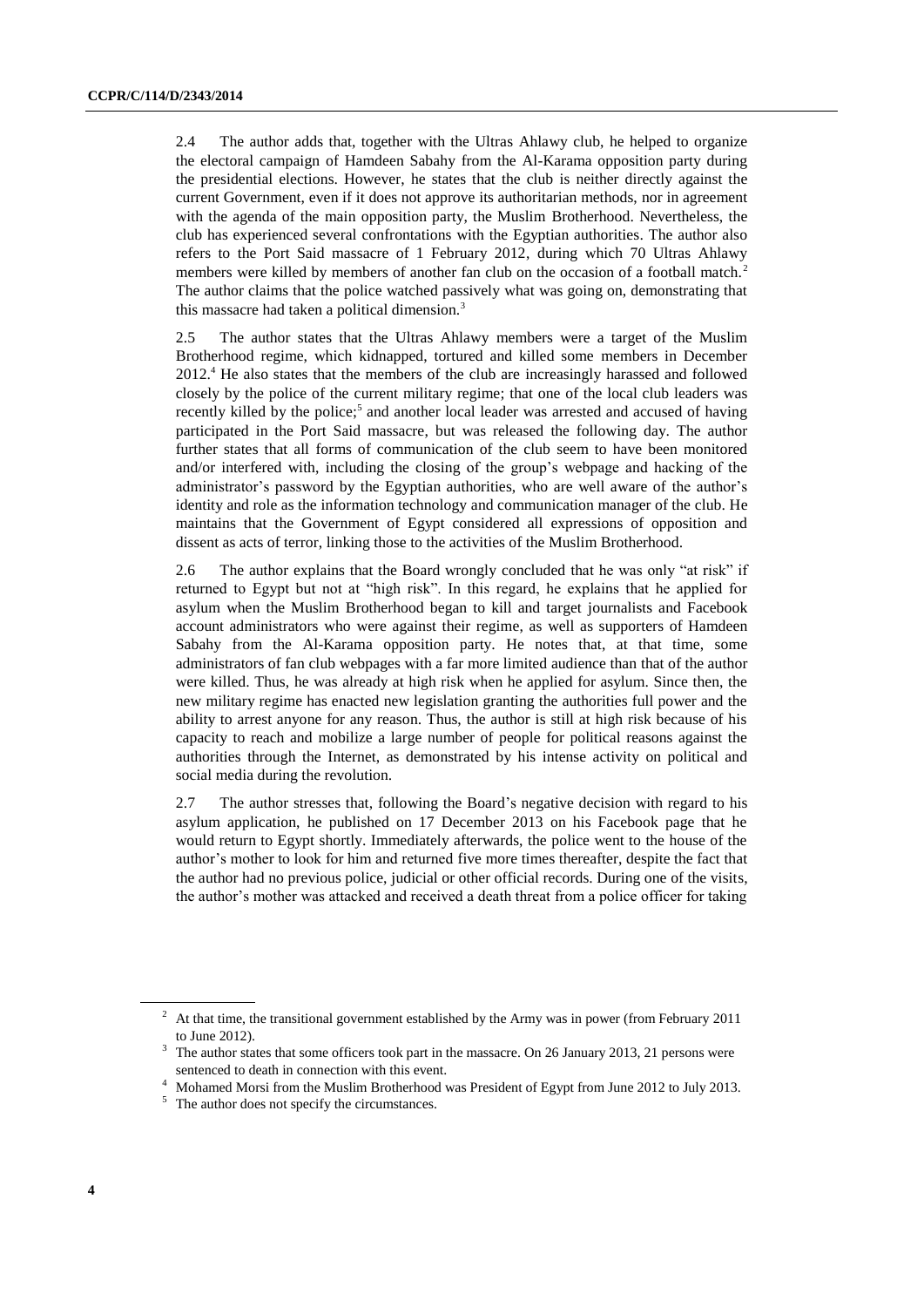a photograph of the house search. Further to that, the author's mother received a written death threat addressed to the author.<sup>6</sup>

2.8 The author considers that, as no judicial review of the Board's decision is available, all domestic remedies have been exhausted. The author's communication is not being examined under another procedure of international investigation or settlement.

#### **The complaint**

3.1 The author claims that, by forcibly returning him to Egypt, Denmark would violate his rights under articles 1, 2, 7, 9 and 19 of the Covenant. He claims that he fears facing a considerable risk of being arrested, kidnapped, tortured and even killed as he is a wellknown member and founder of the Ultras Ahlawy club, and also owing to the club's political agenda. The author's fears are linked to the fact that he has personally campaigned for a different political party than the current Government and has expressed opinions against its authoritarian methods, which have been widely disseminated in various online media and social media networks. He adds that his capacity to mobilize people against the authorities has been considered as a threat by all the regimes, including by the current one.

3.2 He also alleges that, in the light of the human rights situation in Egypt, he cannot be protected from the authorities there, and faces the risk of being arrested without a proper reason, kidnapped, tortured or even killed by the State party's security forces upon his arrival, owing to his political opinions, contrary to the relevant provisions of the Covenant. In particular, the author refers to international non-governmental organization reports on the situation in Egypt, that the police and military have used excessive lethal force and have killed or arrested thousands of political opponents to the Government and military, and that the current authorities are using all possible means to silence political opposition.

#### **State party's observations on admissibility and merits**

4.1 On 6 August 2014, the State party submitted its observations on admissibility and merits of the communication. It considers that the author has failed to substantiate a risk of irreparable harm if returned to Egypt, and for the same reasons considers the communication inadmissible as manifestly ill-founded due to a lack of substantiation.

4.2 Regarding his claims under articles 1 and 2, the State party submits that the author "has not elaborated in any way on the circumstances on which this part of the communication is based". Regarding his claims under articles 7 and 9, it is the State party's views that the author is trying to use the Committee as an appellate body to re-evaluate the facts and circumstances of the asylum claim that was adjudicated by national authorities. The State party requests the Committee to give considerable weight to the factual findings of the Danish Refugee Appeals Board, which found that the author had failed to substantiate that he would risk persecution by the Muslim Brotherhood, or that he would be in a position of conflict relevant under asylum law vis-à-vis the military, police security forces or other authorities in case of his return to Egypt. Furthermore, the State party pointed out that the Board considered that neither the author nor his family had been contacted by the authorities. Moreover, the information on the arrests of other members of Ultras Ahlawy in connection with disturbances at an airport was also, in itself, found not to indicate any risk of persecution of the author. Accordingly, the Board found no basis for giving the applicant Convention status under section 7 (1) of the Aliens Act or protection status under section 7 (2) of the Aliens Act.

 $6$  A copy of the note in Arabic was submitted, which contained a death threat as the author was qualified as "traitor".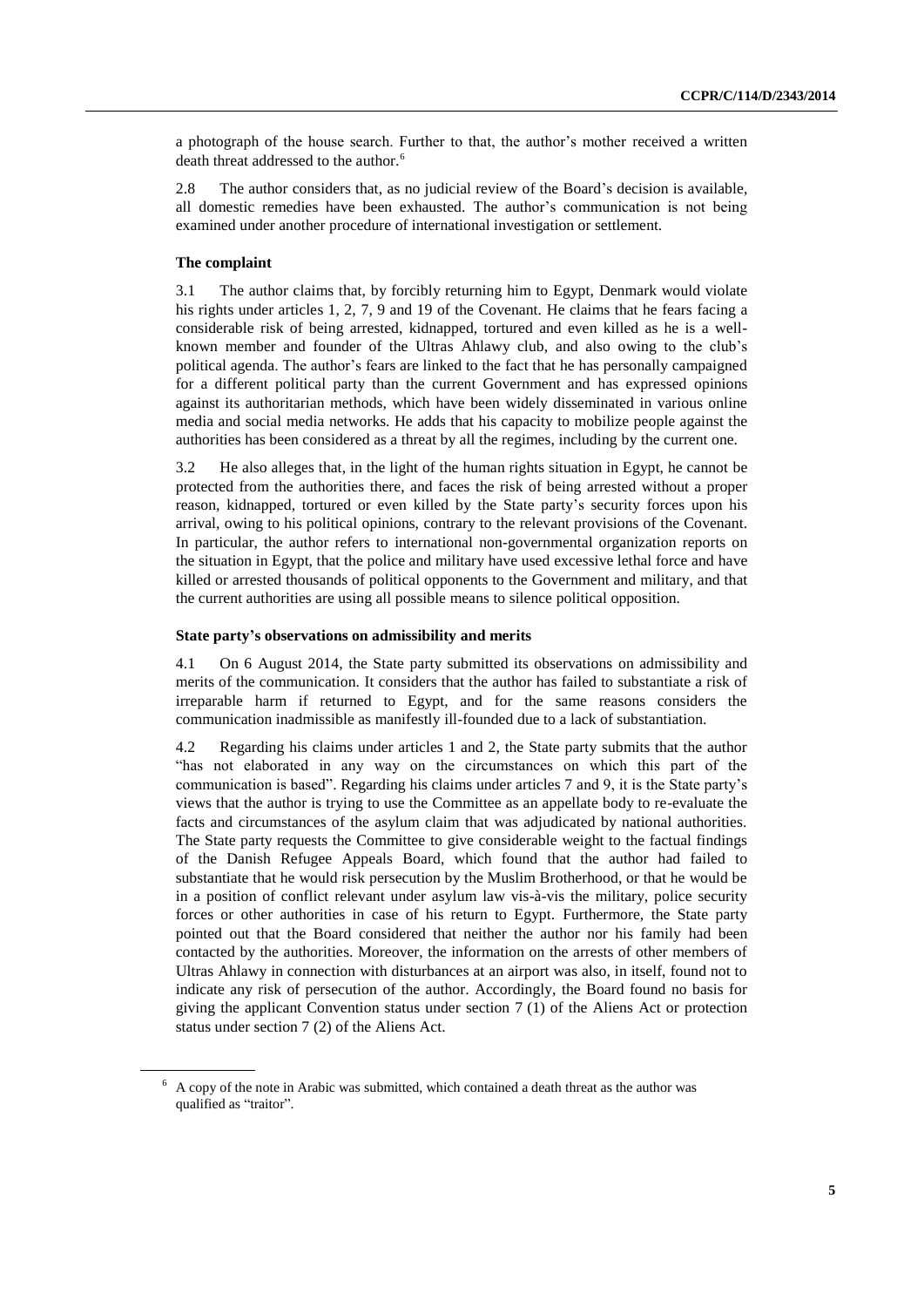4.3 The State party adds that the Board found that the author had not been able either to support with evidence the information about the Egyptian authorities having turned up at his mother's home, or to substantiate why the authorities would visit his mother to look for him. In this regard, the Board also observed that the author had left Egypt legally on 15 October 2012 and had not returned there since. The Board also observed that the general reports and articles produced by the author did not contain information substantiating the allegation that he had been personally persecuted by the authorities or anyone else in his country of origin. As a result, the Board found that he did not meet the conditions for being granted a residence permit under section 7 of the Aliens Act. Although the Board accepted the author's information that he had been one of the founders of Ultras Ahlawy and that he had been in charge of the group's information technology, it did not and still does not find that, solely by being one of the founders of Ultras Ahlawy and in charge of the group's information technology, considering that the group was originally an apolitical fan club that later developed into one with a political objective, the author has become a high-profile figure to the extent that he will be at risk of persecution. In this connection, the Board referred to the statement of the author that he had neither been present during the Port Said incident nor during any of the other clashes between the authorities and demonstrators.

4.4 The State party further notes that the Board referred to the author's statement that, prior to his lawful departure from Egypt, he had not had any conflicts with the Government or other groupings in Egypt. Moreover, the Board did not accept as a fact the author's information about the Egyptian authorities having turned up at his mother's home, because this information was not supported by evidence. As regards the author's statement that the Board's background material on the situation in Egypt had not been updated since 26 June 2013, the State party observes that Egypt is one of the countries in "Group II", and that the background material is only updated when a person from that country applies for asylum in Denmark.<sup>7</sup> Before its decision, the Board had updated its background material on Egypt and was therefore aware of the most recent developments in the country, including the fact that the Muslim Brotherhood lost power in July 2013.<sup>8</sup>

4.5 As regards the author's statement that a member of Ultras Ahlawy had been killed by the police while another member of the group had been arrested and charged with having participated in the Port Said massacre, the State party observes that this information has not been supported by evidence. This finding is supported by the author's own statement that he and the other founders were not well-known figures. According to the State party, none of the current background information on Egypt gives any basis for assuming that members of Ultras Ahlawy are generally at any particular risk of being subjected to abuse from the authorities or from supporters of the Muslim Brotherhood. The Board included all relevant information in its decisions, and the communication has not brought to light any information substantiating that the author will risk persecution or asylum-relevant abuse upon return to Egypt. The State party observes that, on 6 January 2014, the author submitted an e-mail request that the Board reopen the asylum proceedings. As a reason for his request, the author referred to, inter alia, his fears that, as a co-founder

<sup>7</sup> The State party explains that it keeps background material on countries whose nationals apply to Denmark for asylum. The countries are divided into Groups I and II: the countries in Group I are those from which Denmark receives or has received a considerable number of asylum seekers, and for which background material is continually updated and supplemented; the countries in Group II are those from which Denmark receives or has received only a few asylum seekers, and for which material is updated only if a person from one of them applies for asylum in Denmark. Consequently, some time may pass between updates. The Danish Refugee Appeals Board considers it very important that the background material be of a high quality and enable the Board to form a correct and objective impression of conditions in the individual countries.

<sup>&</sup>lt;sup>8</sup> The State party does not provide further information on this.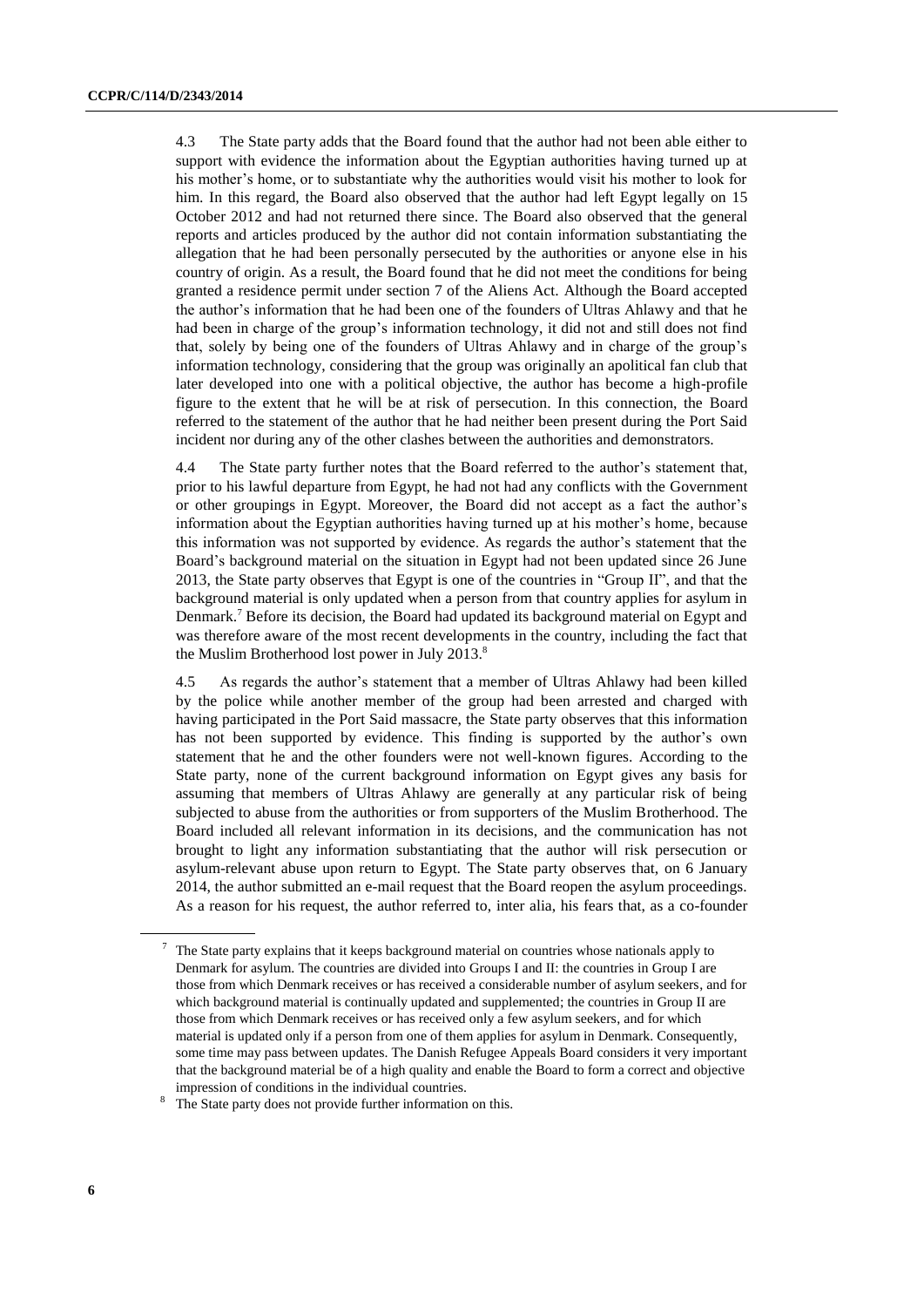of Ultras Ahlawy, he would be killed or imprisoned by the Egyptian authorities if he returned to Egypt. The author also referred to the fact that his mother had been contacted at her home by the police and the military, who had asked for the author and searched her home, and presented several general articles and reports from the Internet and a printout of his Facebook profile, on which he had posted that he would be returned to Egypt on 12 February 2014. On 10 February 2014, the Board dismissed the request to reopen the asylum proceedings stating, inter alia, that it had not found any grounds for reopening the case or extending the time limit for the author's departure. The Board took into consideration that no substantial new information or views beyond the information available at the original hearing by the Board had been submitted. The Board thus relied on its decision of 17 December 2013 and observed that the author had not been able either to support by evidence the information about the Egyptian authorities having turned up at his mother's home or to substantiate why the authorities would visit his mother to look for him. The Board also observed that the author had departed from his country of origin legally on 15 October 2012. The Board further observed that the general reports and articles produced by the author did not contain information substantiating the allegation that the author was personally persecuted by the authorities or anyone else in his country of origin. Accordingly, the Board found that the author did not meet the conditions for being granted a residence permit under section 7 of the Aliens Act.

4.6 Concerning article 19, the State party considers that the author's claim is insufficiently substantiated because he submitted that he had not previously had any conflicts with the Egyptian authorities, and that he had only availed himself of his right to freedom of expression. The State party further considers that the author's claim under article 19 is inadmissible as incompatible with the provisions of the Covenant because article 19 does not have extraterritorial application. The author's allegations of a violation of this provision do not rest on any treatment that he has suffered in Denmark, but rather on consequences that he will allegedly suffer if returned to Egypt. The European Court of Human Rights has clearly stressed the exceptional character of the right of extraterritorial protection contained in the Convention for the Protection of Human Rights and Fundamental Freedoms.<sup>9</sup> The State party in this regard argues that the Committee has never considered a complaint on its merits regarding the deportation of a person who feared violation of other provisions than articles 6 and 7 of the Covenant in the receiving State.

4.7 For the foregoing reasons, the State party considers that the communication is also without merit.

#### **Author's comments on the State party's observations**

5.1 On 3 September 2014, the author submitted his comments on the State party's observations. He maintains that his claims under articles 1 and 2 of the Covenant are wellsubstantiated with a vast amount of documentation relating to his activities with the Ultras Ahlawy, both presenting his status and function in the group and the group's opinions and work. He stresses that, although the State party has noted that the author stated he was not a member of any political party or organization, he thereafter pointed out that he is the "brains" behind Ultras Ahlawy, together with three other friends, and explained how this group developed from focusing only on sport to later including participation in political activities. The author argues that the State party does not understand how a group that was initially cultural could later become political without affiliating itself with any political organizations. He maintains that Ultras Ahlawy is mainly a sport fan club, but that it also fights against corruption and stands for freedom of speech, which are typical political

<sup>9</sup> The State party cites, inter alia, *Soering v. the United Kingdom*, application No. 14038/88.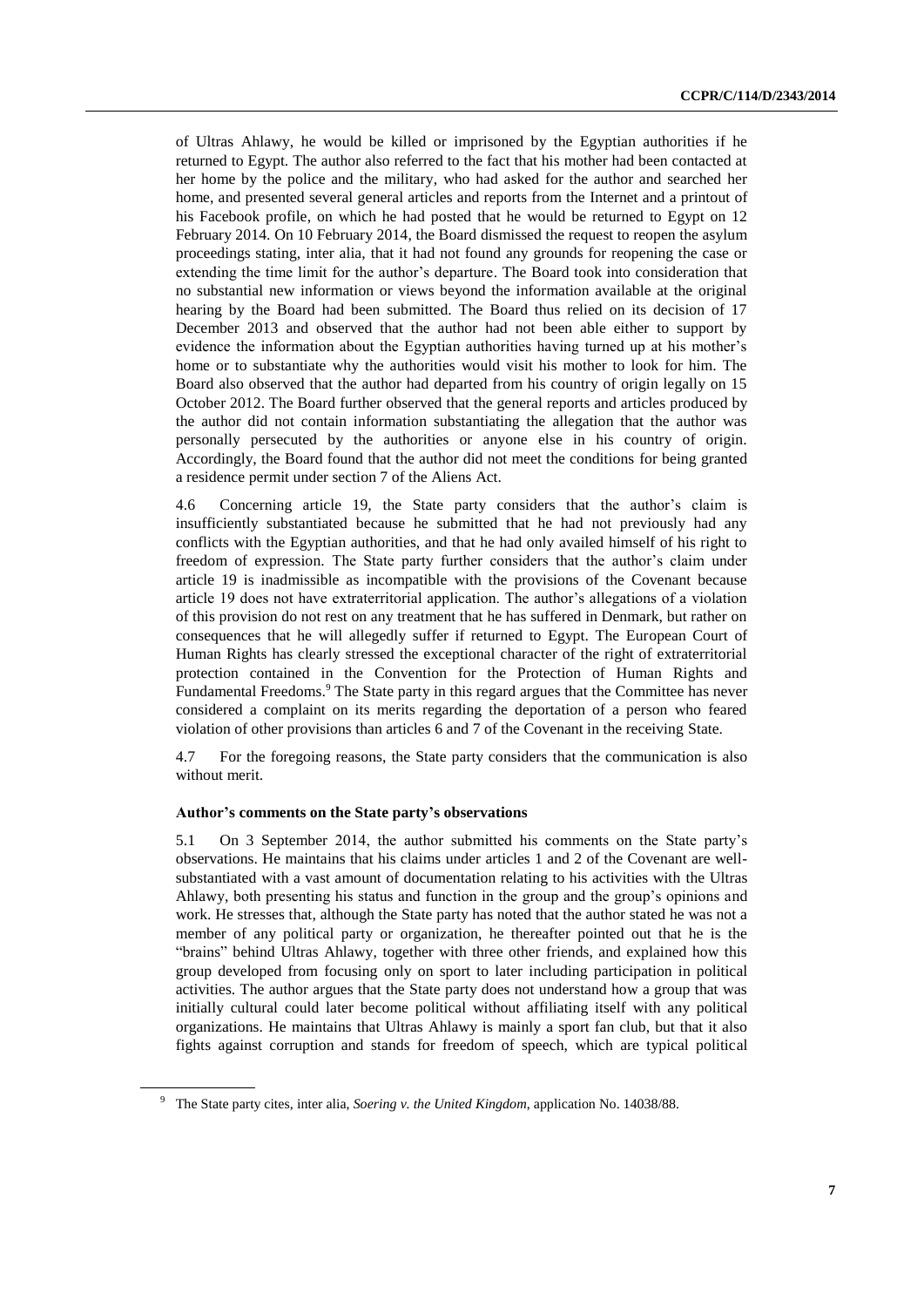views. It is these political views, together with the group's power of gathering thousands of people, that makes it unwanted and hunted by both the Egyptian authorities and the opposition (the Muslim Brotherhood). The author asserts that he is unable either to seek protection anywhere in Egypt, or to freely determine his political status or to freely pursue the social and cultural development of Ultras Ahlawy in Egypt without risking persecution.

5.2 With regard to his claims under articles 7 and 9 of the Covenant, the author asserts that he presented evidence to substantiate his allegations, namely, a threatening letter sent to his mother's house, pictures of Egyptians who had been killed and tortured and who had been similarly active political opponents, and various articles explaining how the current regime enacts laws giving it the power to control social media for Ultras Ahlawy. The author reiterates that the authorities have searched his mother's house several times after he was ordered to return to Egypt. He adds that, although the State party claims that the Danish Refugee Appeals Board is better placed to assess the factual circumstances of his case, it does not explain why the Board's background material on Egypt, namely, the database on Group II countries, was still not updated in January 2014. He maintains that the Board's background material available online today, which is updated, supports his claims. He argues that the 2014 Freedom House Report and the 2014 Human Rights Watch World Report on Egypt both clearly indicate that there is widespread torture and inhumane treatment in Egypt, and that there are clashes between different political groups and the current regime. In the view of the author, the Board's database contains no information about the Ultras Ahlawy. Since individuals who occupied the same or lower hierarchical positions in Ultras Ahlawy have been kidnapped, tortured or killed, the author asserts that he risks similar fate if returned to Egypt.

5.3 Regarding his claim under article 19 of the Covenant, the author considers that, because the Egyptian authorities have recently enacted laws limiting freedom of expression, they are able to arrest anyone who is politically against the regime and thus he may risk persecution on these grounds.

5.4 The author presents new evidence in the form of an Arabic-language online video purporting to depict Ahmed Abdelaziz Shobeir, former Vice-President of the Egyptian Football Association.<sup>10</sup> The author asserts that Mr. Shobeir has high-level political connections and that he stated on 21 February 2014 that "Captain Ahmad Shobeir swears to God multiple times that Ultras Ahlawy is a terrorist group". The author provides a detailed description of the contents of the video in English, alleging that Mr. Shobeir states that Ultras Ahlawy should be banned, that it was an ally in terrorism with the Muslim Brotherhood and that the Government of Egypt should stop Ultras Ahlawy.

5.5 The author asserts that he had interpretation problems during "the interview".<sup>11</sup> He states that the interpreter was unable to properly translate computer-related issues and was therefore unable to convey the author's explanation about how he knows with certainty that the Egyptian authorities have tried to hack Ultras Ahlawy's Facebook page and shut down the webpage. He asserts that his argument was based on computer science knowledge and was not translated by the interpreter. The author further maintains that, contrary to the State party's assertion, he never stated that the purpose of Ultras Ahlawy was to support Hamdeen Sabahi's party, Al-Karama. Finally, he argues that he was not allowed to present his evidence as he had planned at any of his interviews with the Danish authorities, although he was very well prepared.

<sup>&</sup>lt;sup>10</sup> See www.youtube.com/watch?v=zT4PhgHBpO0.

 $11$  The author does not specify which interview is at issue.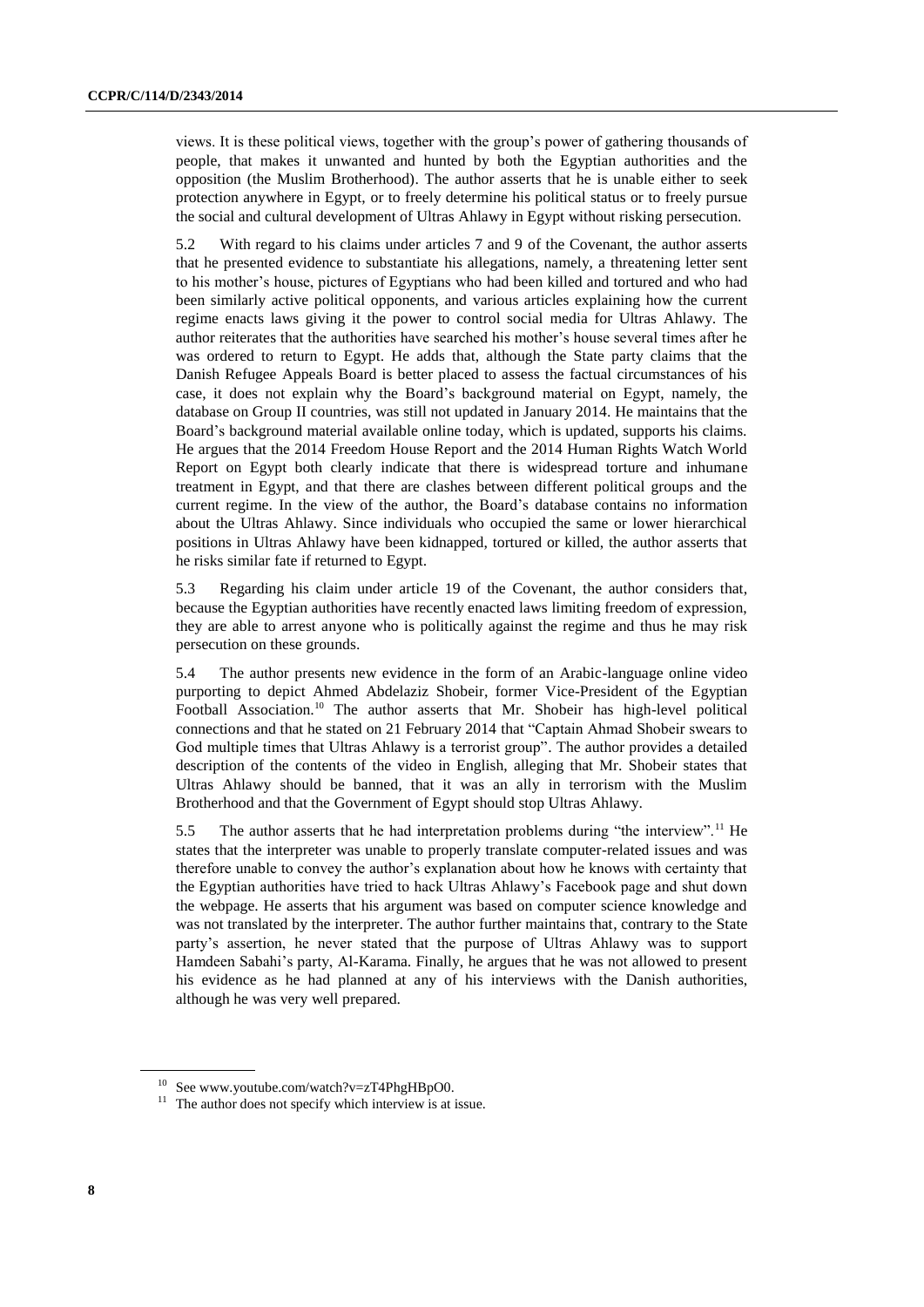#### **State party's additional observations**

6.1 On 30 June 2015, the State party submitted additional observations, in which it reiterated its main observations on the admissibility and merits of the communication of 6 August 2014. The State party maintains that the author has failed to establish a *prima facie* case for the purpose of admissibility of his communication under articles 1, 2, 7, 9 and 19 of the Covenant, and that the communication is therefore manifestly unfounded and should be considered inadmissible. Furthermore, the State party maintains that the part of the communication referring to article 19 should be rejected as inadmissible *ratione loci* and *ratione materiae*, pursuant to article 2 of the Optional Protocol to the Covenant. The State party also submits that, in case the Committee were to find the communication admissible, it had not been established that there were substantial grounds for believing that the return of the author to Egypt would constitute a violation of articles 1, 2, 7, 9 and 19 of the Covenant.

6.2 In its observations, the State party responds to the author's comments of 3 September 2014 and adds that the author has maintained that article 1 of the Covenant would be violated if the author is returned to Egypt as he is unable either to seek protection from any parts in Egypt, or to freely determine his political status or to freely pursue his social and cultural development of Ultras Ahlawy in Egypt without risking persecution, torture and/or assassination. The State party observes on this matter that the risk of persecution or other abuse justifying asylum falls within the ambit of article 7 of the Covenant and not article 1. As regards article 1 of the Covenant, the State party submits that the author is seeking to apply the obligations under article 1 in an extraterritorial manner in his communication. The author's allegations of a violation of article 1 of the Covenant do not rest on any treatment that he has suffered in Denmark, and are neither in an area where Danish authorities are in effective control nor owing to the conduct of Danish authorities, but rather on consequences that he will allegedly suffer if returned to Egypt. The State party thereby claims that the Committee accordingly lacks jurisdiction over the relevant violation in respect of Denmark, and this part of the communication is accordingly incompatible with the provisions of the Covenant. In the State party's view, extraditing, deporting, expelling or otherwise removing a person who is in fear of having his or her rights under, for example, article 1 of the Covenant violated by another State party will therefore not cause such irreparable harm as is contemplated by articles 6 and 7 of the Covenant. For those reasons, the State party submits that this part of the communication should also be rejected as inadmissible *ratione loci* and *ratione materiae,* pursuant to article 2 of the Optional Protocol.

6.3 As regards the author's submission, in relation to articles 7 and 9 of the Covenant, that the background material of the Danish Refugee Appeals Board on Egypt had not been updated, the State party reiterates its observations of 6 August 2014. Accordingly, the State party maintains that the assertion that the background material was not sufficiently updated when the Board made its decision it is not correct.

6.4 As regards the information provided by the author on other named individuals who had been involved in other fan clubs in Egypt, the State party submits that the Board makes an individual and specific assessment in all asylum proceedings. Furthermore, it claims that the author's information on other named individuals is of no significance to the author's application for asylum as the author has failed to substantiate that he has been or will be subjected to abuse that would justify asylum in case of his return to Egypt. As regards the author's submission concerning interpretation, the State party observes that, when interviewed by the Danish Immigration Service, the author was guided about his duty to speak out if he experienced any interpreting problems. The report was also read out to the author after the interview, and the author made comments on the report and confirmed that he had understood everything said by the interpreter during the interview. The State party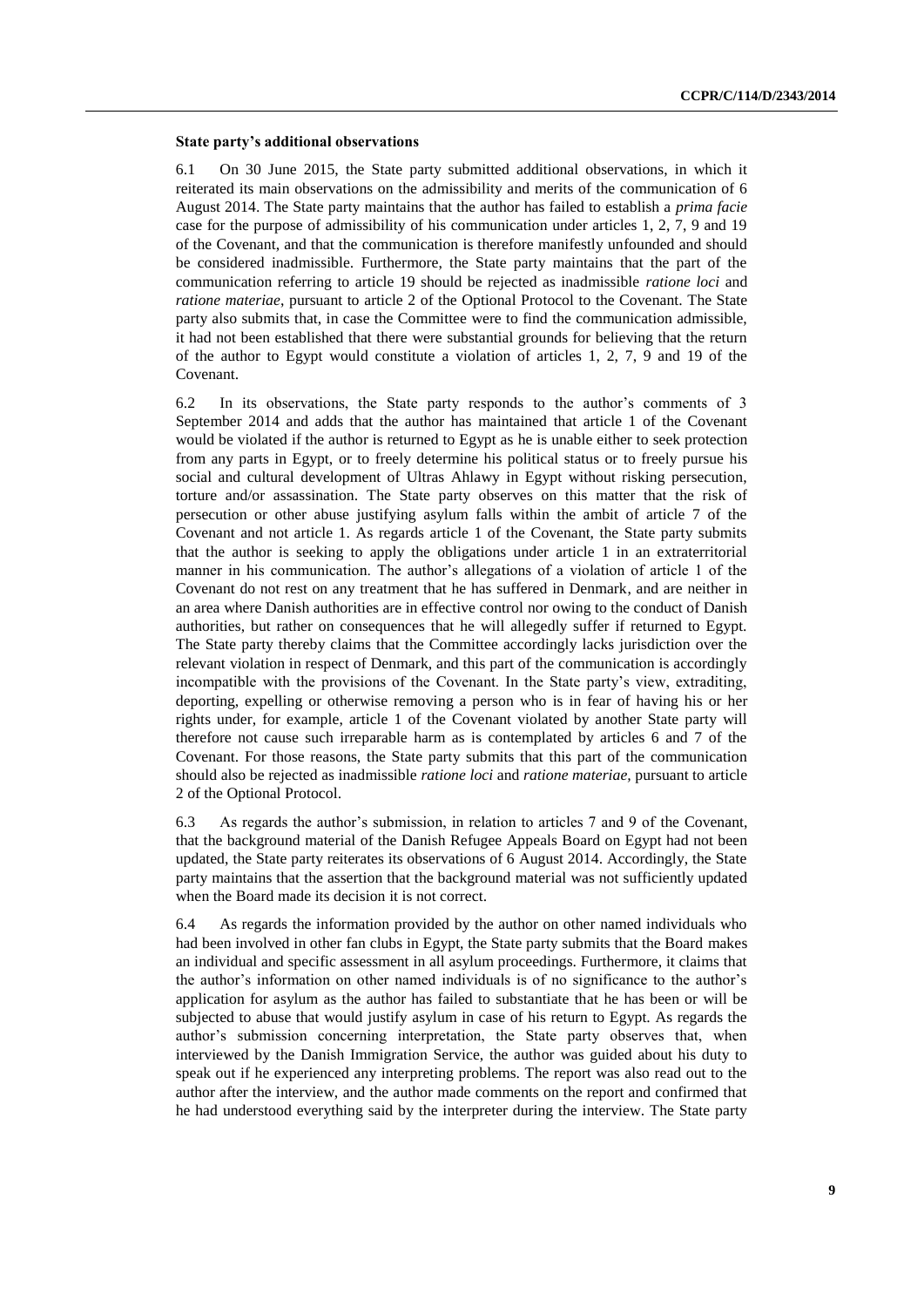also observes that the author and the interpreter confirmed at the beginning of the hearing before the Board on 17 December 2013 that they understood each other. Finally, the State party submits that the two issues mentioned by the author in relation to interpretation appear not to have had any impact on the assessment made by the Board that the author had not substantiated that he risked persecution in case of his return to Egypt that would justify asylum. The State party thereby maintains that there is no basis for doubting, let alone setting aside, the assessment made by the Board in its decisions of 17 December 2013 and 10 February 2014 in the author's case.

6.5 The State party also requests the Committee to review its request for interim measures in the present case.

#### **Issues and proceedings before the Committee**

#### *Consideration of admissibility*

7.1 Before considering any claims contained in a communication, the Human Rights Committee must, in accordance with rule 93 of its rules of procedure, decide whether or not it is admissible under the Optional Protocol to the Covenant.

7.2 The Committee has ascertained, as required under article 5 (2) (a), of the Optional Protocol, that the same matter is not being examined under another procedure of international investigation or settlement. It also notes that it is undisputed that the author has exhausted all available domestic remedies, as required by article 5 (2) (b) of the Optional Protocol.

7.3 The Committee notes the author's claim that his rights under article 1 of the Covenant have been violated. In this regard, the State party submits that the author "has not elaborated in any way on the circumstances on which this part of the communication is based" and that this part of the communication should be rejected as inadmissible *ratione loci* and *ratione materiae*. The Committee recalls that it does not have competence under the Optional Protocol to consider claims alleging a violation of the right to selfdetermination protected in article 1 of the Covenant.<sup>12</sup> It reiterates that the Optional Protocol provides a procedure under which individuals can claim that their individual rights have been violated and recalls that these rights are set out in part III (arts. 6-27) of the Covenant. <sup>13</sup> It follows that this part of the communication is inadmissible under article 1 of the Optional Protocol.<sup>14</sup>

7.4 The Committee further notes, regarding the author's claim under article 2 of the Covenant in relation to the decision on forced return, that the State party submits that the author "has not elaborated in any way on the circumstances on which this part of the communication is based". The Committee recalls its jurisprudence that the provisions of article 2 of the Convention lay down general obligations for State parties and they cannot give rise, when invoked separately, to a claim in a communication under the Optional Protocol.<sup>15</sup> The Committee thus considers that the author's claims in that regard are

<sup>12</sup> See, for example communication No. 932/2000, *Gillot v. France*, Views adopted on 15 July 2002, para. 13.4.

<sup>&</sup>lt;sup>13</sup> See, for example communication No. 167/1984, *Bernard Ominayak et al. v. Canada*, Views adopted on 26 March 1990, para. 32.1.

<sup>14</sup> See communication No. 1134/2002, *Fongum Gorji-Dinka v. Cameroon*, Views adopted on 17 March 2005, para. 4.4.

<sup>&</sup>lt;sup>15</sup> See, for example, communications No. 2202/2012, *Castaneda v. Mexico*, decision adopted on 29 August 2013, para. 6.8; No. 1834/2008, *A.P. v. Ukraine*, decision adopted on 23 July 2012, para. 8.5; and No. 1887/2009, *Peirano Basso v. Uruguay*, Views adopted on 19 October 2010, para. 9.4.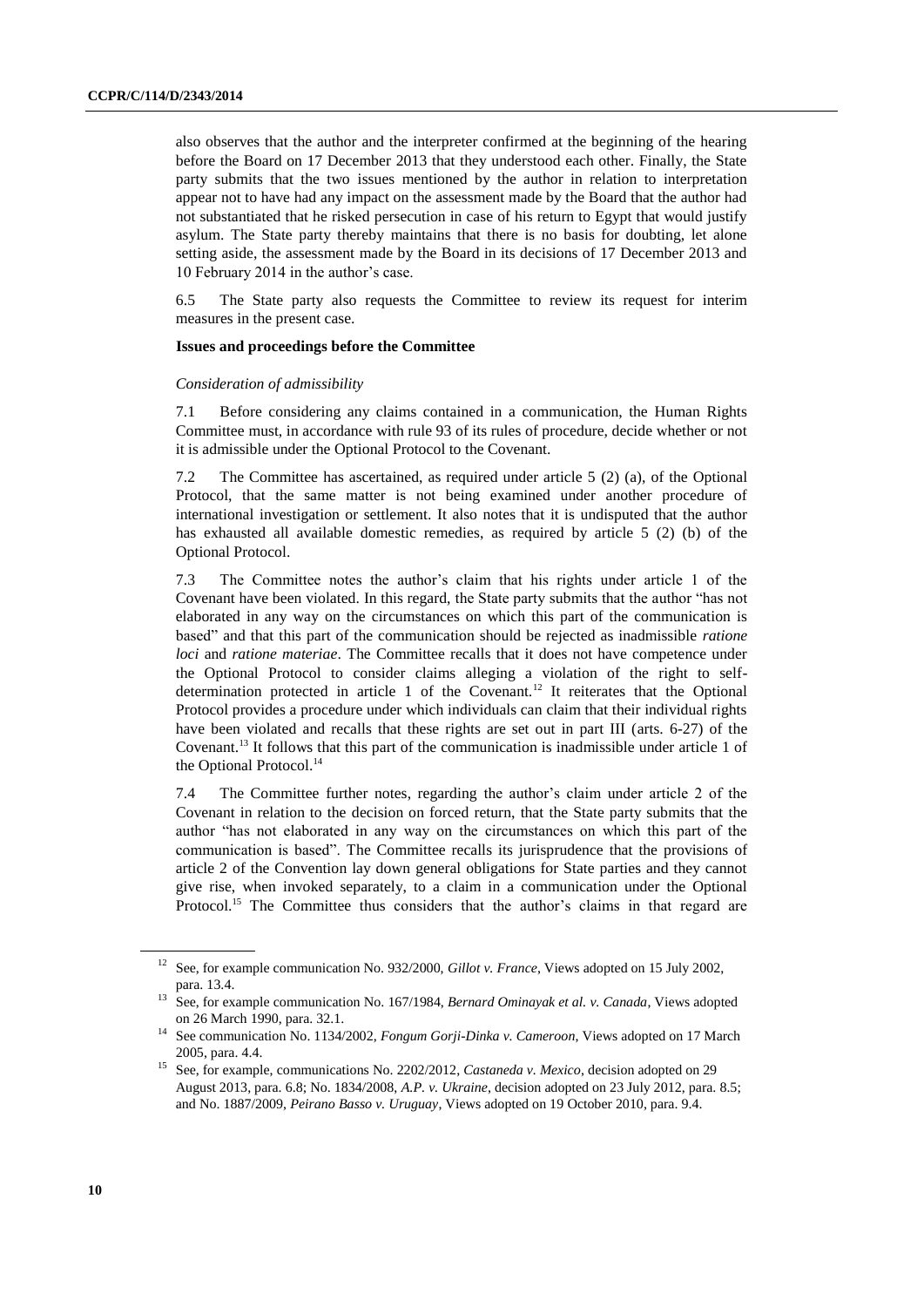incompatible with article 2 of the Covenant, and inadmissible under article 3 of the Optional Protocol.

7.5 The Committee further notes the State party's objections to the admissibility of the communication as regards the author's claims under article 9, as he reportedly tried to use the Committee as an appellate body to re-evaluate the facts and circumstances of the asylum claim that was adjudicated by national authorities. The State party also submits, as regards the author's statement that one member of Ultras Ahlawy had been killed by the police while another member of the group had been arrested and charged with having participated in the Port Said massacre, that this information has not been supported by evidence. The Committee notes that, according to the State party, the author's claim that he would risk an arrest is contradicted by the author's own statement that he and the other founders were not well-known figures. The Committee also notes the State party's argument that none of the current information on Egypt gives any basis for assuming that members of Ultras Ahlawy are generally at any particular risk of being subjected to abuse from the authorities or from supporters of the Muslim Brotherhood. The Committee further notes that the Danish Refugee Appeals Board found that the information on the arrests of other members of Ultras Ahlawy in connection with disturbances at an airport does not indicate any risk of persecution of the author, personally. In these circumstances, and in the absence of any other pertinent information on file, the Committee considers that the author has not sufficiently substantiated his claim and consequently finds that this part of the communication is inadmissible under article 2 of the Optional Protocol.

7.6 Concerning the author's claim under article 19, the Committee notes the State party's argument that the author's claim is insufficiently substantiated because he submitted that he had not previously had any conflicts with the Egyptian authorities, and that he had only availed himself of his right to freedom of expression. In this connection, the Committee notes that the State party has argued that author's claim under article 19 is inadmissible *ratione loci* and *ratione materiae* as incompatible with the provisions of the Covenant because article 19 does not have extraterritorial application, and that the author's allegations of a violation of this provision do not rest on any treatment that he has suffered in Denmark, but rather on consequences that he will allegedly suffer if returned to Egypt. The Committee also notes that the author has not provided further information to substantiate his claim, and therefore it considers that the author has failed to sufficiently substantiate his claim for purposes of admissibility, and that, accordingly, this part of the communication is inadmissible under article 2 of the Optional Protocol.

7.7 The Committee notes the State party's argument that the author's claim under article 7 of the Covenant should be held inadmissible owing to insufficient substantiation. However, the Committee considers that the author has adequately explained the reasons why he fears that forcible return to Egypt would result in a risk of treatment incompatible with article 7 of the Covenant. The Committee is therefore of the opinion that this part of the communication, raising issues under article 7 of the Covenant, has been sufficiently substantiated for purposes of admissibility.

7.8 In the light of the foregoing, the Committee considers that the communication is admissible insofar as it raises issues under article 7 of the Covenant and proceeds with its examination on the merits.

#### *Consideration of the merits*

8.1 The Human Rights Committee has considered the present communication in the light of all the information made available to it by the parties, as required under article 5 (1) of the Optional Protocol.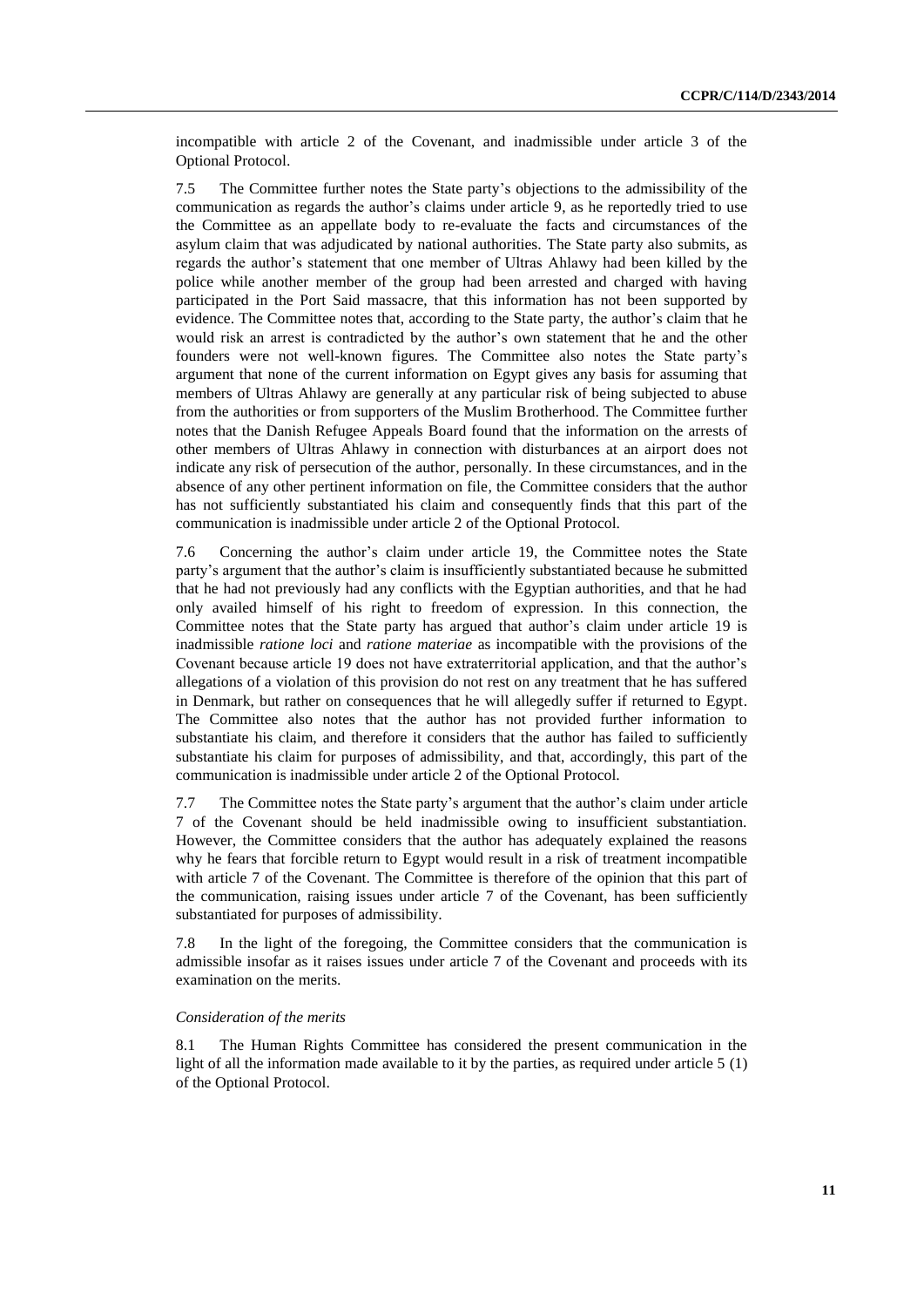8.2 The Committee recalls its general comment No. 31, in which it refers to the obligation of States parties not to extradite, deport, expel or otherwise remove a person from their territory when there are substantial grounds for believing that there is a real risk of irreparable harm such as that contemplated by article  $7$  of the Covenant.<sup>16</sup> The Committee has also indicated that the risk must be personal<sup>17</sup> and that there is a high threshold for providing substantial grounds to establish that a real risk of irreparable harm exists. Thus, all relevant facts and circumstances must be considered, including the general human rights situation in the author's country of origin.<sup>18</sup>

8.3 The Committee recalls its jurisprudence that important weight should be given to the assessment conducted by the State party, unless it is found that the evaluation was clearly arbitrary or amounted to a denial of justice,<sup>19</sup> and that it is generally for the organs of States parties to the Covenant to review or evaluate facts and evidence in order to determine whether such a risk exists.<sup>20</sup> The Committee notes the assessment made by the State party's authorities, namely, the Danish Refugee Appeals Board, including the information by the author that he had been one of the founders of Ultras Ahlawy and that he had been in charge of the group's information technology. The Committee, however, notes that the State party has not found that, solely by being one of the founders of Ultras Ahlawy group and in charge of the group's information technology, and considering that the group was originally an apolitical fan club which later developed into one with a political objective, the author has developed such a high profile as to be placed at personal risk of persecution in case of return to Egypt. In this connection, the State party referred to the statement of the author that he had neither been present during the Port Said incident nor during any of the other clashes between the authorities and demonstrators, therefore considering that the author did not face personal risk if returned to Egypt. The State party made its assessment on the basis of author's failure to present evidence that he would risk persecution by the Muslim Brotherhood, that he would be in a position of conflict relevant under asylum law vis-à-vis the military, police security forces or other authorities in case of his return to Egypt, or that the author or his mother had been contacted by the Egyptian authorities to look for the author.

8.4 The Committee notes the author's assertions of evidence presented to substantiate his allegations, namely, a threatening letter sent to his mother's house, pictures of Egyptians who have been killed and tortured for the free determination of political status and pursuit of the social and cultural development of Ultras Ahlawy in Egypt without risking persecution, and various articles explaining how the current regime enacts laws empowering the authorities to control social media for Ultras Ahlawy, including by attempts to hack the group's Facebook page and shutting down its webpage. The Committee further notes the author's assertions that the Egyptian authorities have searched his mother's house several times after he was ordered to return to Egypt. The State party

<sup>&</sup>lt;sup>16</sup> See general comment No. 31 (2004) on the nature of the general legal obligation imposed on States parties to the Covenant, para. 12.

<sup>17</sup> See, for example, communications No. 2007/2010, *J.J. M. v. Denmark*, Views adopted on 26 March 2014, para. 9.2; No. 282/2005, *S.P.A. v. Canada*, decision adopted on 7 November 2006; No. 333/2007, *T.I. v. Canada*, decision adopted on 15 November 2010; No. 344/2008, *A.M.A. v. Switzerland*, decision adopted on 12 November 2010; and No. 692/1996, *A.R.J. v. Australia,* Views adopted on 28 July 1997, para. 6.6.

<sup>18</sup> See, for example, communications No. 2007/2010, *J.J. M. v. Denmark*, Views adopted on 26 March 2014, para. 9.2; and No. 1833/2008*, X. v. Sweden*, Views adopted on 1 November 2011, para. 5.18.

<sup>19</sup> See, inter alia, ibid. and communication No. 541/1993, *Errol Simms v. Jamaica*, inadmissibility decision adopted on 3 April 1995, para. 6.2.

<sup>20</sup> See communications No. 1763/2008, *Pillai et al. v. Canada*, Views adopted on 25 March 2011, para. 11.4; and No. 1957/2010, *Lin v. Australia*, Views adopted on 21 March 2013, para. 9.3.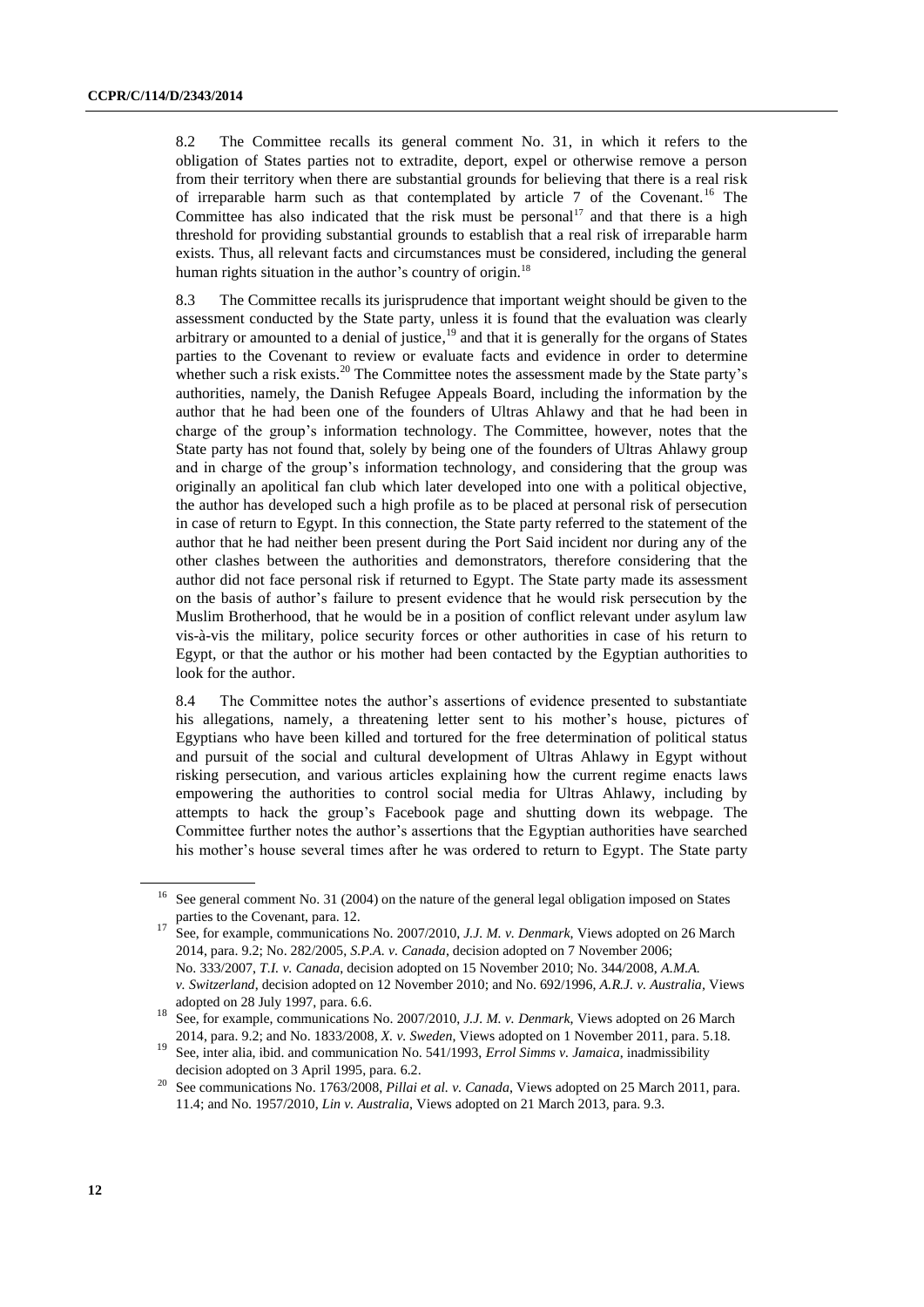dismissed the allegations that the Egyptian authorities have turned up at the author's home for lack of evidence and for lack of substantiation as to the reason why the authorities would visit the author's mother to look for him. The Committee also notes the persistent reports raising serious concerns about the general human rights situation in Egypt, and notes in particular of the reported cases of marginalization of the opposition to supress all dissent; the State surveillance of electronic communications; the mass arrests of suspected supporters of the Muslim Brotherhood; the torture and ill-treatment of those arrested and detained; the killing of protesters; the widespread use of the death sentence; the clampdowns on freedom of expression and violations of rights of refugees, asylum seekers and migrants, according to reports on Egypt of the human rights mechanisms of the United Nations and international non-governmental organizations;<sup>21</sup> and the author's allegations of kidnapping, torture or killing of individuals who occupied the same or lower hierarchical positions in the group Ultras Ahlawy as him, on the basis of which he asserts that he risks a similar fate if returned to Egypt.

8.5 The Committee also notes the new evidence by the author in the form of an Arabiclanguage online video purporting to depict Ahmed Abdelaziz Shobeir, the former Vice-President of the Egyptian Football Association, in which he stated on 21 February 2014 that "Captain Ahmad Shobeir swears to God multiple times that Ultras Ahlawy is a terrorist group", contemplating that Ultras Ahlawy should be banned as it was purportedly an ally in terrorism with the Muslim Brotherhood, and that the Government of Egypt should stop the Ultras Ahlawy. The Committee also notes that the designation of Ultras Ahlawy as a terrorist group has not been contested by the State party and that the State party failed to address in its replies the impact of such designation on the risk for the author upon his return to Egypt. Since the author reliably indicated that he could be perceived as having a close link with the Ultras Ahlawy group, which he co-founded, and on whose activities the Government of Egypt has repeatedly tried to clamp down, the Committee considers that the author has sufficiently substantiated his claim that the State party's authorities have failed in the duty to duly assess the risk faced by him in case of return to Egypt, and thus the initial risk assessment by the State party is to be considered unreasonable. The Committee therefore considers that, in the specific circumstances of the case, the facts as submitted, and in particular in the light of the involvement of the author in the work of the Ultras Ahlawy group, reveal the existence, for the author, of a personal risk to be subjected to torture or ill-treatment if removed to Egypt, in violation of his rights under article 7 of the Covenant.

9. The Committee, acting under article 5 (4) of the Optional Protocol to the International Covenant on Civil and Political Rights, is of the view that the removal of the author to Egypt would violate his rights under article 7 of the Covenant.

10. In accordance with article 2 (3) (a) of the Covenant, the State party is under the obligation to provide the author with an effective remedy by proceeding to a review of the decision to forcibly remove him to Egypt, taking into account the State party's obligations under the Covenant. The State party is also under an obligation to take steps to prevent similar violations in the future.

11. By becoming a party to the Optional Protocol, the State party has recognized the competence of the Committee to determine whether or not there has been a violation of the Covenant. In addition, pursuant to article 2 of the Covenant, the State party has undertaken to guarantee to all individuals within its territory and subject to its jurisdiction the rights

<sup>&</sup>lt;sup>21</sup> See, for example,  $A/HRC/19/61/Add.4$ , paras. 47-52. See also [www.freedomhouse.org/report/freedom-world/freedom-world-2015,](http://www.freedomhouse.org/report/freedom-world/freedom-world-2015) and www.hrw.org/sites/default/files/wr2015\_web.pdf.